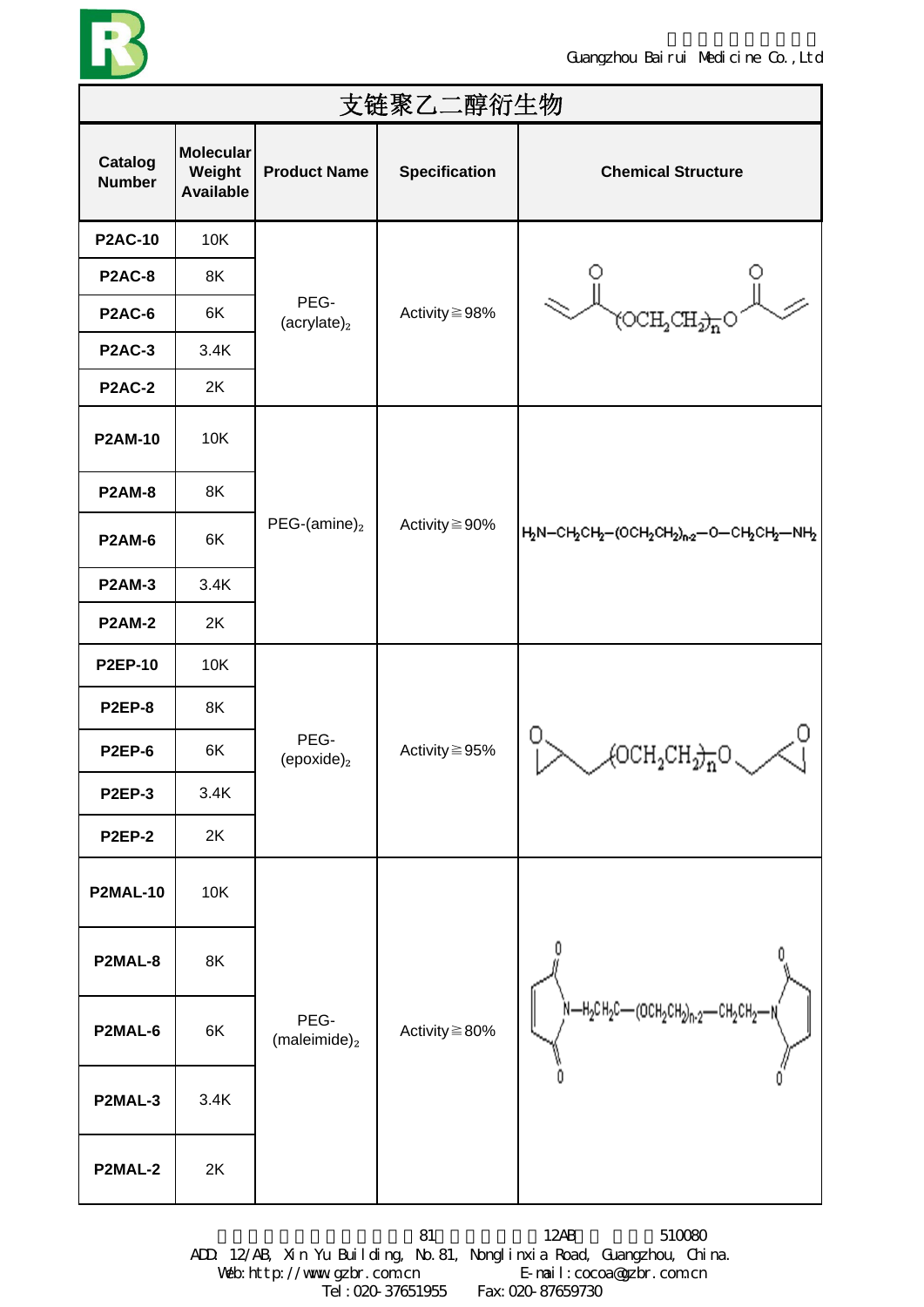

| <b>P2NPC-10</b> | 10K  | PEG-<br>(nitrophenyl<br>carbonate) $_2$            | Activity $\geq$ 95%  | $-N02$                                                                                                         |
|-----------------|------|----------------------------------------------------|----------------------|----------------------------------------------------------------------------------------------------------------|
| P2NPC-8         | 8K   |                                                    |                      |                                                                                                                |
| P2NPC-6         | 6K   |                                                    | Activity $\geq$ 98%  |                                                                                                                |
| <b>P2NPC-3</b>  | 3.4K |                                                    |                      |                                                                                                                |
| <b>P2NPC-2</b>  | 2K   |                                                    |                      |                                                                                                                |
| <b>P2OP-10</b>  | 10K  |                                                    | Activity ≧70%        | >S-S-CH <sub>2</sub> CH <sub>2</sub> (OCH <sub>2</sub> CH <sub>2</sub> ) OCH <sub>2</sub> CH <sub>2</sub> -S-S |
| <b>P2OP-8</b>   | 8K   |                                                    |                      |                                                                                                                |
| <b>P2OP-6</b>   | 6K   | PEG-<br>(orthopyridyl                              |                      |                                                                                                                |
| <b>P2OP-3</b>   | 3.4K | $disulfide)_2$                                     |                      |                                                                                                                |
| <b>P2OP-2</b>   | 2K   |                                                    |                      |                                                                                                                |
| <b>P2SH-10</b>  | 10K  |                                                    | Activity $\geq 80\%$ | $HS-H_2CH_2C + OCH_2CH_2 + SHI$                                                                                |
| <b>P2SH-8</b>   | 8K   |                                                    |                      |                                                                                                                |
| <b>P2SH-6</b>   | 6K   | PEG-<br>$(sulfhydryl)_2$                           |                      |                                                                                                                |
| <b>P2SH-3</b>   | 3.4K |                                                    |                      |                                                                                                                |
| <b>P2SH-2</b>   | 2K   |                                                    |                      |                                                                                                                |
| <b>P2SG-10</b>  | 10K  |                                                    | Activity ≧98%        | 0<br>о<br>о<br>OCH2CH <sub>2</sub> h-                                                                          |
| <b>P2SG-8</b>   | 8K   | PEG-                                               |                      |                                                                                                                |
| <b>P2SG-6</b>   | 6K   | (succinimidyl<br>$glutarate)$ <sub>2</sub>         |                      |                                                                                                                |
| <b>P2SG-3</b>   | 3.4K |                                                    |                      |                                                                                                                |
| <b>P2SG-2</b>   | 2K   |                                                    |                      |                                                                                                                |
| <b>P2SS-10</b>  | 10K  | PEG-<br>(succinimidyl<br>succinate) $_2$           | Activity $\geq$ 98%  | 0                                                                                                              |
| <b>P2SS-8</b>   | 8K   |                                                    |                      |                                                                                                                |
| <b>P2SS-6</b>   | 6K   |                                                    |                      |                                                                                                                |
| <b>P2SS-3</b>   | 3.4K | PEG-<br>(succinimidyl<br>$succinate)$ <sub>2</sub> | Activity ≧98%        | о<br>0<br>$(OCH_2CH_2)$ n                                                                                      |
| <b>P2SS-2</b>   | 2K   |                                                    |                      |                                                                                                                |

81 12AB 510080 ADD: 12/AB, Xin Yu Building, No.81, Nonglinxia Road, Guangzhou, China. Web: http://www.gzbr.com.cn E-mail:cocoa@gzbr.com.cn Tel:020-37651955 Fax:020-87659730